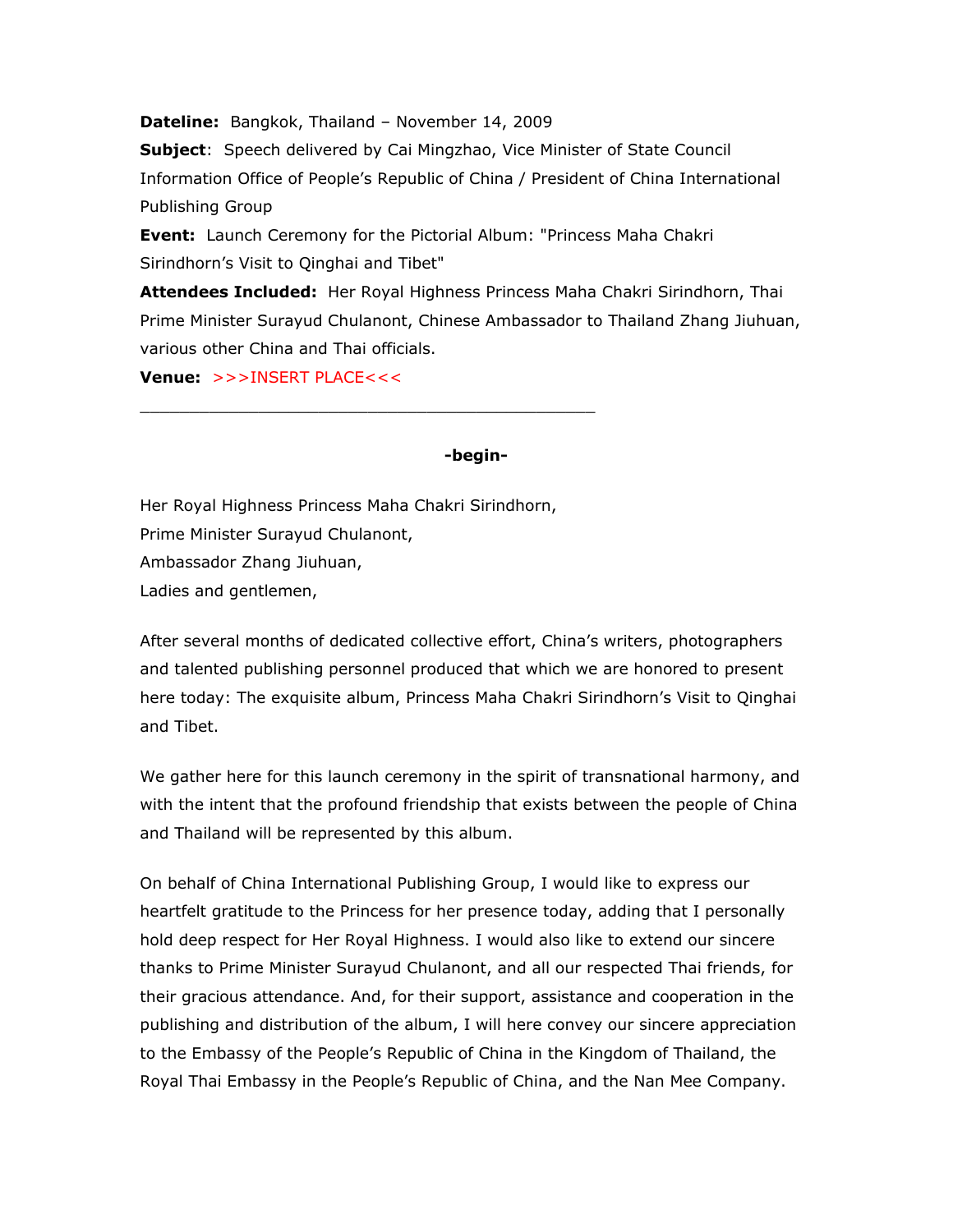Her Royal Highness's arrival in China last April marked her 24th visit to the nation, and the highlight of the journey was her traversing of the Qinghai-Tibet Plateau via the newly-opened Qinghai-Tibet Railway – or QTR. To record this momentous event, CIPG dispatched two senior reporters to accompany the Princess's traveling entourage, and her journey is today vividly depicted and recorded within the pages of this album.

The 1,956-kilometer QTR, now known to many as the "Road to Heaven", is the world's highest railway. Beginning in Xining, the capital of Qinghai Province, the railed pathway leads to Lhasa, the capital of Tibet Autonomous Region. The line reaches its highest point at the Tanggula Mountains, at 5,072 meters. China's scientists and railway engineers met and overcame many formidable challenges in the construction of the QTR. Just a few of the many natural hurdles: frozen soil, severe cold, lack of oxygen at high altitudes, and protecting the fragile ecological environment. On July 1, 2006, the QTR formally went into service for a trial run and the "Roof of the World" was crossed by train.

In vivid words and photographs, this album depicts many of the sentiment-rich scenes that took place during the Princess's visit to the Qinghai-Tibet Plateau. Expressed through more than 100 wonderful images are Her Royal Highness's profound friendship with the Chinese people, and the Chinese people's respect and esteem for the Princess. Especially heart-warming was Her Royal Highness's meeting with the children she sponsors and supports at Lhasa Middle School. For those present, that meeting will remain an unforgettable scene. And now that touching moment is memorialized and shared within this volume.

To those who turn these pages, the album also presents the magical scenery of the Qinghai-Tibet Plateau, as well as the region's fascinating history and colorful culture. The stirring images also exhibit the rapid development of the Qinghai-Tibet Plateau in the course of China's modernization, and evidence the brighter future that awaits Tibet.

Also intended as a token of friendship between China and Thailand, the album is symbolic of the real and ever stronger friendship that exists between our two nations. The close neighbors of China and Thailand enjoy a traditional friendship based on blood ties, and we share a similar cultural background. Since the